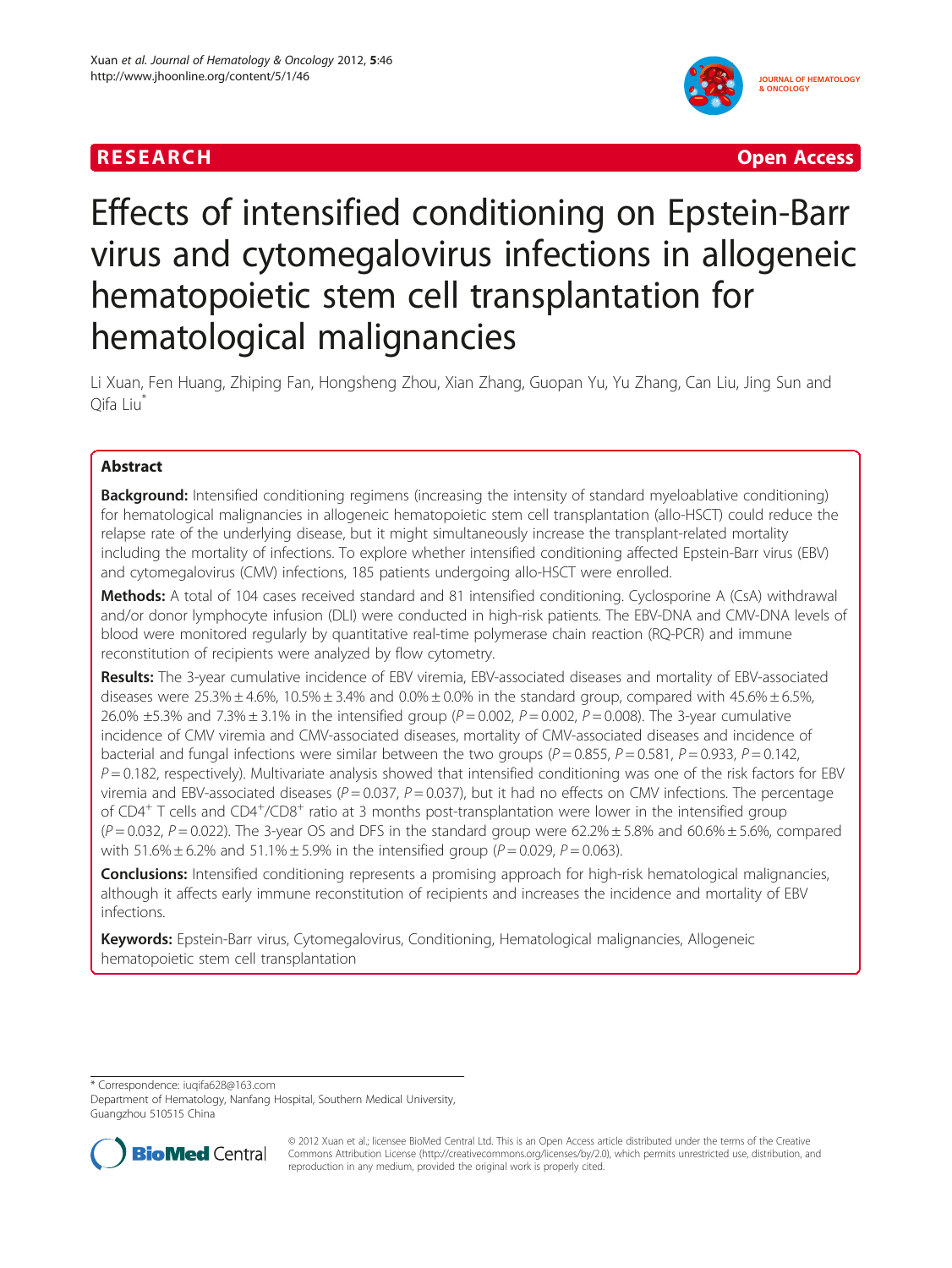#### Introduction

Allogeneic hematopoietic stem cell transplantation (allo-HSCT) is a curative approach for hematological malignancies [[1](#page-9-0)[,2](#page-10-0)]. Besides graft-versus-host disease (GVHD), the two main causes of death after allo-HSCT remain relapse of malignancy and infections [[3,4](#page-10-0)]. The relapse rate exceeds 50% in patients with refractory hematological malignancies with a standard myeloablative (MA) regimen consisting of total body irradiation (TBI)/busulfan (Bu) combined with cyclophosphamide (CY) [[5\]](#page-10-0). Reduced-intensity conditioning (RIC) regimens have been advocated to reduce transplantation-associated toxicity in elderly or medically unfit patients [[6,7\]](#page-10-0); however, disappointing results have been reported with RIC transplantation in patients with refractory hematological malignancies [[8,9](#page-10-0)]. Some studies suggested that intensified conditioning regimens, which increased the intensity of standard myeloablative conditioning, could reduce tumor relapse, but it might simutaneously increase the transplant-related mortality (TRM) including the mortality of infections [[10-12](#page-10-0)]. Therefore, overall survival (OS) did not improve significantly. To improve the outcomes of allo-HSCT for refractory hematological malignancies, we introduced a strategy of sequential intensified conditioning and early rapid tapering of prophylactic immunosupressants therapy for GVHD during the early stage after transplantation [[13\]](#page-10-0). The results of this trial suggested that this strategy might reduce tumor relapse. Moreover, the nonrandomized data suggested that this strategy did not increase the incidence and mortality of bacterial and fungal infections [[13\]](#page-10-0), but the effect of this strategy on opportunistic viral infections needed further investigation.

Opportunistic viral infections, especially Epstein Barr virus (EBV) and cytomegalovirus (CMV) infections are one of the common complications after allo-HSCT. Both primary infections and reactivations of EBV and CMV may result in life-threatening diseases in recipients of allo-HSCT [[14-17](#page-10-0)]. The occurrence of EBV and CMV infections and reactivations is influenced by several factors and closely related to the immune function [\[18-21](#page-10-0)]. Some studies showed that the intensity of conditioning might affect immune reconstitution of recipients after allo-HSCT [[22,23\]](#page-10-0). To explore whether intensified conditioning affected EBV and CMV infections, we prospectively studied the incidence and mortality of EBV and CMV infections in the recipients of allo-HSCT following intensified or standard conditioning.

#### Methods

#### Patients

From February 2009 to December 2011, 189 consecutive patients with hematological malignancies received alloHSCT in our single institution. A total of 185 cases were enrolled in this prospective study, and 4 cases who died from regimen-related toxicity (RRT) or bacterial infection before hematopoietic reconstitution were not included. The median age was 28.0 years (range 12– 63 years). Seventy-two patients were female, and 113 were male. The primary diseases included acute leukemia (AL, n = 149), chronic myeloid leukemia (CML,  $n = 28$ ), lymphoma  $(n = 5)$ , myelodysplastic syndrome (MDS,  $n = 2$ ) and blastic plasmacytoid dendritic cell neoplasm  $(n = 1)$ . One hundred and twenty-five patients were in the status of complete remission (CR) (including patients with CML-chronic phase [CP]), and 60 were not in CR (NR) at the time of transplantation. All recipients were EBV-DNA negative in blood and 99 were EBV-VCA (viral capsid antigen, IgG) seropositive before transplantation. Two donors were EBV-DNA positive and became EBV-DNA negative with antiviral agents before collection of stem cells; 111 donors were EBV-seropositive. Seven recipients and nine donors were CMV-DNA positive in blood before transplantation. After antiviral treatment, they were all CMV-DNA negative at the time of transplantation. One hundred and sixty-nine recipients and 171 donors were CMV-IgG positive (Table [1](#page-2-0)). The study was performed in accordance with the modified Helsinki Declaration, and the protocol was approved by our ethical review boards before study initiation. All recipients, donors and/or guardians provided written informed consent.

#### Conditioning regimens

Five conditioning regimens, including three standard MA and two intensified MA conditioning regimens were administrated. The standard conditioning was as follows: ① TBI (4.5 Gy/day, -5, -4 days) + CY (60 mg/ kg/day,  $-3$ ,  $-2$  days) in 36 recipients;  $\circled{2}$  Bu  $(3.2 \text{ mg/kg}/)$ day, -7 to  $-4$  days) + CY (60 mg/kg/day, -3, -2 days) in 40 recipients; ③ Bu (3.2 mg/kg/day, -6 to −3 days) + Flu (fludarabine, 30 mg/m<sup>2</sup>, -6 to -2 days) in 28 recipients. The intensified conditioning included the following: ① TBI (4.5 Gy/day, -5, -4 days) + CY + VP-16 (etoposide, 10–15 mg/kg/day, -3, -2 days) in 32 recipients;  $\circled{2}$  Flu (30 mg/m<sup>2</sup>/day, -10 to -6 days) + Ara-C (cytarabine, 2.0 g/m<sup>2</sup>/day, -10 to -6 days) plus TBI (4.5 Gy/day, -5,  $-4$  days) + CY in 49 recipients [\[13](#page-10-0)]. The alternative rules of conditioning depended on the high risk factors for primary diseases and comorbidities at the time of transplantation. Generally, except those with severe comorbidities, patients with high-risk genetics and/or in NR at the time of transplantation all received intensified conditioning; patients with intermediate/low-risk genetics and in CR at the time of transplantation all received standard conditioning (Table [1](#page-2-0)).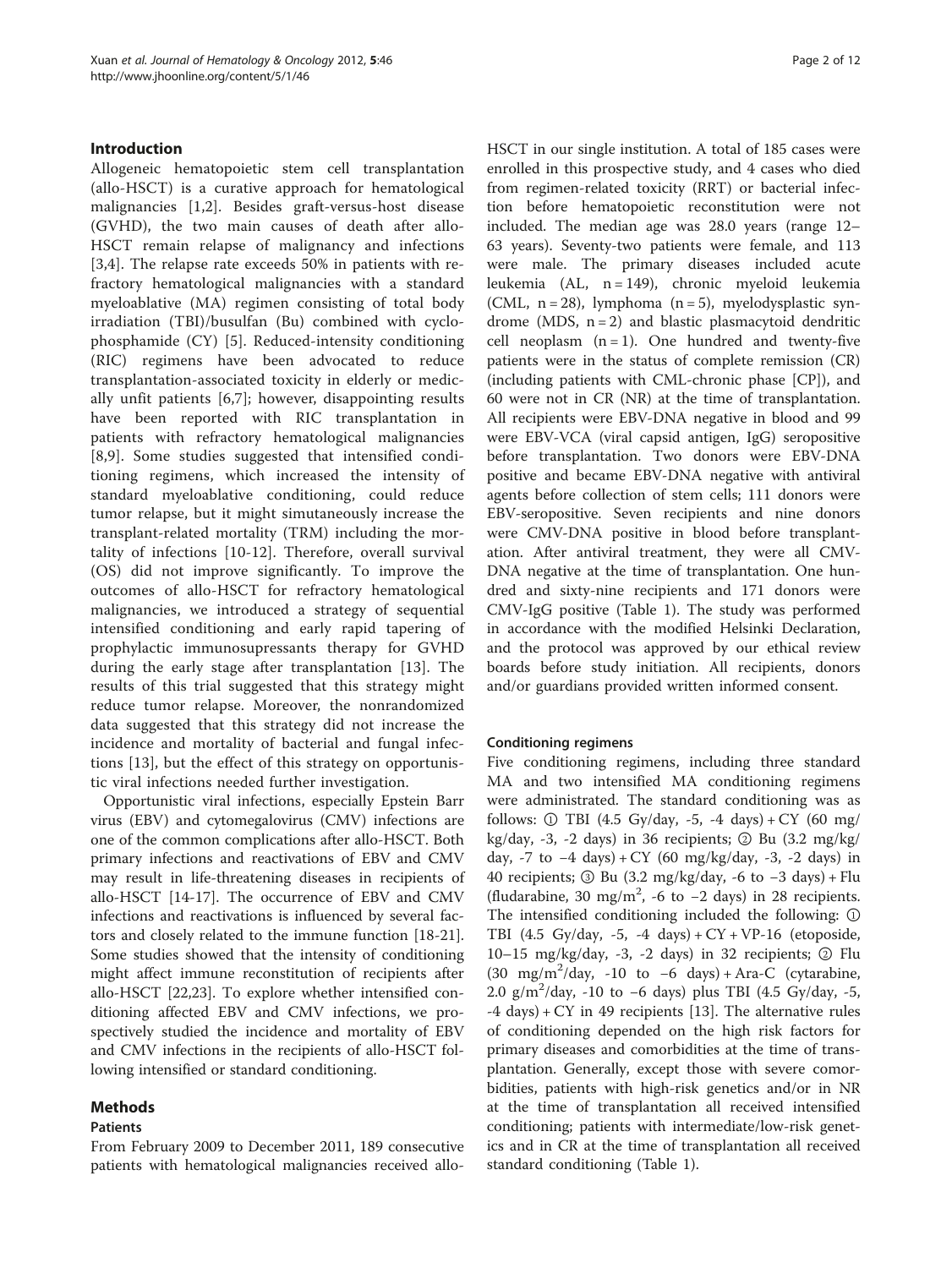## <span id="page-2-0"></span>Table 1 Patient, donor and transplants characteristics

| <b>Patient characteristics</b>                                | Intensified myeloablative conditioning<br>$(n = 81)$ | Standard myeloablative conditioning<br>$(n = 104)$ | P-value     |
|---------------------------------------------------------------|------------------------------------------------------|----------------------------------------------------|-------------|
| Female/Male                                                   | 31(38.3%)/50(61.7%)                                  | 41(39.4%)/63(60.6%)                                | <b>NS</b>   |
| Median age, years (range)                                     | $26(14 - 54)$                                        | $28(12-63)$                                        | <b>NS</b>   |
| Disease                                                       |                                                      |                                                    |             |
| ALL                                                           | 42 (51.85%)                                          | 23 (22.1%)                                         | P < 0.001   |
| AML                                                           | 17 (21.0%)                                           | 43(41.4%)                                          |             |
| ALAL                                                          | 12 (14.8%)                                           | 12 (11.5%)                                         |             |
| <b>CML</b>                                                    | 6(7.4%)                                              | 22 (21.2%)                                         |             |
| HD/NHL                                                        | 3(3.7%)                                              | 2 (1.9%)                                           |             |
| <b>MDS</b>                                                    | $0(0\%)$                                             | $2(1.9\%)$                                         |             |
| <b>BPDCN</b>                                                  | 1(1.25%)                                             | $0(0\%)$                                           |             |
| Disease status at the time of transplants                     |                                                      |                                                    |             |
| CR (including CML-CP)                                         | 31 (38.3%)                                           | 94 (90.4%)                                         | P < 0.001   |
| NR (including CML-AP and BC)                                  | 50 (61.7%)                                           | 10 (9.6%)                                          |             |
| EBV serostatus                                                |                                                      |                                                    |             |
| $D$ -/R-                                                      | 15(18.5 %)                                           | 21(20.2 %)                                         | <b>NS</b>   |
| $D+/R-$                                                       | 23(28.4%)                                            | 27(26.0%)                                          |             |
| $D-A+$                                                        | 16(19.8%)                                            | 22(21.1%)                                          |             |
| $D+/R+$                                                       | 27(33.3%)                                            | 34(32.7%)                                          |             |
| CMV serostatus                                                |                                                      |                                                    |             |
| $D$ -/R-                                                      | $4(4.9\%)$                                           | $5(4.8\%)$                                         | <b>NS</b>   |
| $D+/R-$                                                       | 3(3.7%)                                              | 4(3.85%)                                           |             |
| $D-A+$                                                        | 3(3.7%)                                              | 2(1.95%)                                           |             |
| $D+/R+$                                                       | 71(87.7%)                                            | 93(89.4%)                                          |             |
| Donor type                                                    |                                                      |                                                    |             |
| Sibling donor                                                 | 44(54.3%)                                            | 73 (70.2%)                                         | $P = 0.010$ |
| Family donor                                                  | 11 (13.6%)                                           | $3(2.9\%)$                                         |             |
| Unrelated donor                                               | 26(32.1%)                                            | 28 (26.9%)                                         |             |
| HLA typing                                                    |                                                      |                                                    |             |
| HLA-identical                                                 | 49 (60.5%)                                           | 79 (76.0%)                                         | <b>NS</b>   |
| One allele mismatched                                         | 15 (18.5%)                                           | 15 (14.4%)                                         |             |
| Two alleles mismatched                                        | 8 (9.9%)                                             | 8 (7.7%)                                           |             |
| Three alleles mismatched                                      | $1(1.2\%)$                                           | $1(0.95\%)$                                        |             |
| Four alleles mismatched                                       | 6 (7.4%)                                             | 1(0.95%)                                           |             |
| Five alleles mismatched                                       | 2(2.5%)                                              | $0(0.0\%)$                                         |             |
| Stem cell source                                              |                                                      |                                                    |             |
| PBSCs                                                         | 63 (77.8%)                                           | 90 (86.5%)                                         | <b>NS</b>   |
| <b>BM</b>                                                     | $1(1.2\%)$                                           | $0(0.0\%)$                                         |             |
| $PBSCs + BM$                                                  | 17(21.0%)                                            | 14 (13.5%)                                         |             |
| Median $CD34^+$ cells per graft, $\times 10^6$ /kg<br>(range) | $8.8(5.4 - 11.9)$                                    | $8.1(5.2 - 11.7)$                                  | <b>NS</b>   |
| Conditioning                                                  |                                                      |                                                    |             |
| $TBI + CY$                                                    |                                                      | 36 (34.6%)                                         | ΝA          |
| $Bu + CY$                                                     |                                                      | 40 (38.5%)                                         |             |
| $Bu + Flu$                                                    |                                                      | 28(26.9%)                                          |             |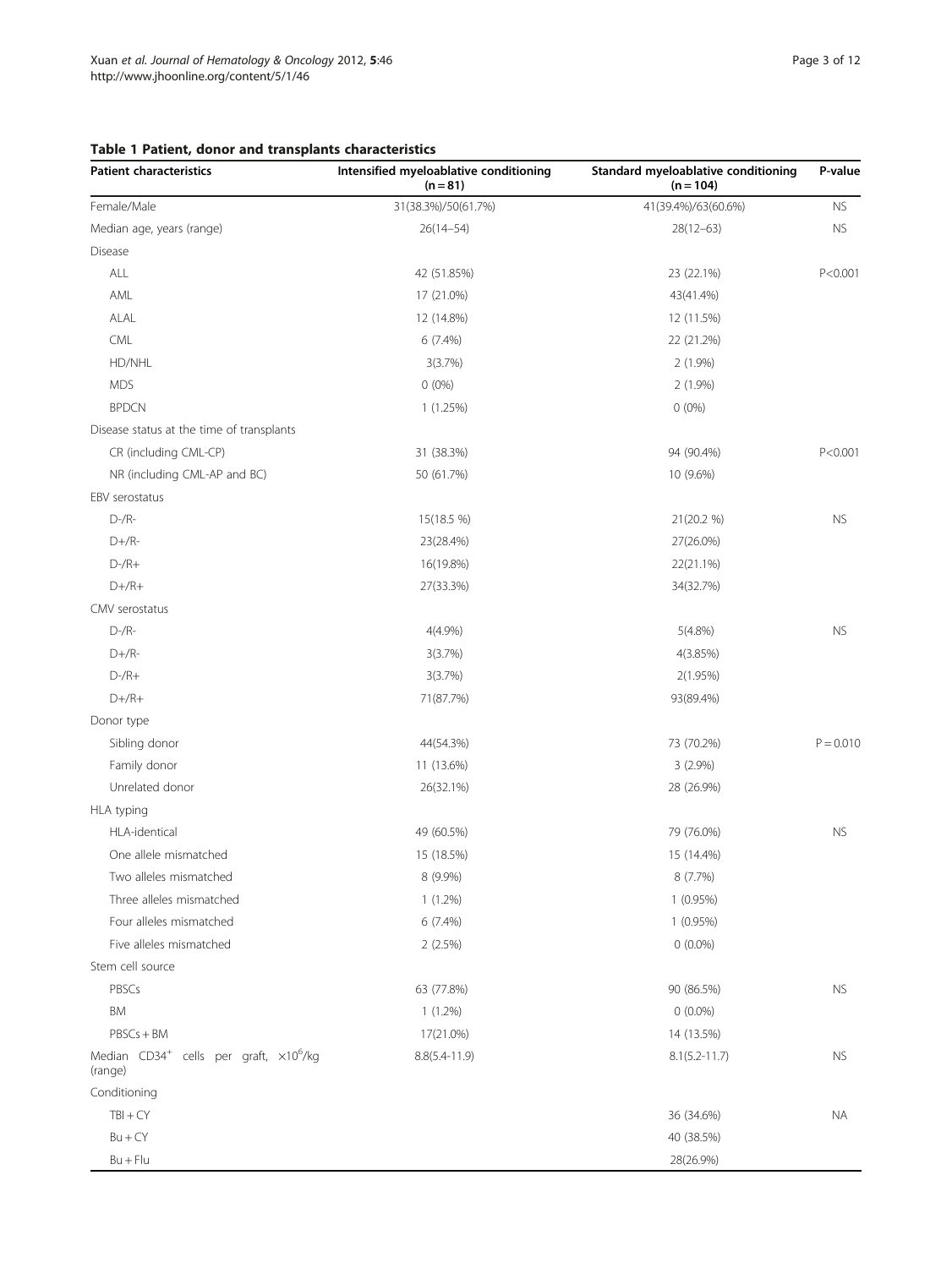| $Flu + Ara-c + TBI + CY$ | 49 (60.5%)  |            |           |
|--------------------------|-------------|------------|-----------|
| $TBI + CY + VP-16$       | 32 (39.5%)  |            |           |
| GVHD prophylaxis         |             |            |           |
| CsA                      | $4(5.0\%)$  | $2(1.9\%)$ | <b>NS</b> |
| $CsA + MTX$              | 33 (40.75%) | 62 (59.6%) |           |
| $CsA + MTX + ATG$        | 28 (34. 5%) | 27 (26.0%) |           |
| $CsA + MTX + MMF$        | 3(3.7%)     | $2(1.9\%)$ |           |
| $CSA + MTX + ATG + MMF$  | 13 (16.05%) | 11 (10.6%) |           |

Table 1 Patient, donor and transplants characteristics (Continued)

ALL = acute lymphoblastic leukemia; AML = acute myelogenous leukemia; ALAL = acute leukemia of ambiguous lineage; CML = chronic myelogenous leukemia; HD = Hodgkin's disease; NHL = Non-Hodgkin's lymphoma; MDS = myelodysplastic syndromes; BPDCN = blastic plasmacytoid dendritic cell neoplasm;CR = complete remission;  $\mathcal{CP}$  = chronic phase;  $\mathsf{NR}$  = not in CR;  $\mathsf{AP}$  = accelerated phase;  $\mathsf{BC}$  = blastic crisis;  $\mathsf{D}$  = donor;  $\mathsf{R}$  = recipient; PBSCs = peripheral blood stem cells;  $\mathsf{BM}$  = bone marrow: TBI = total body irradiation; CY = cyclophosphamide; BU = busulfan; FLU = fludarabine; Ara-c = cytarabine; VP16 = etoposide; GVHD = graft-versus-host disease; CSA = cyclosporine A; MTX = methotrexate; ATG = antithymocyte globulin; MMF = mycophenolate mofetil; NS = not significant; NA = not applicable.

## Cyclosporine A (CsA) withdrawal and donor lymphocyte infusion (DLI) in high-risk patients

According to the following criteria, CsA withdrawal and/or DLI were conducted in all patients with acute lymphoblastic leukemia (ALL) and high-risk factors (high-risk genetics or NR/>CR2 [second complete remission] at the time of transplantation). Depending on whether donor lymphocytes were available, CsA was withdrawn in two ways in patients who did not experience acute GVHD (aGVHD) by day +30 post-transplantation: if donor lymphocytes were unavailable, CsA was withdrawn rapidly in a stepwise fashion (ie, total dose reduced by 20%/week); if they were available, CsA was withdrawn in a stepwise fashion (ie, total dose reduced by 10%/week) and G-CSF mobilized donor lymphocytes  $(1.0 \times 10^8$ /kg, once a month, 4 doses totally) would be infused in patients without II° or more than II° aGVHD by day + 60 post-transplantation. Once patients developed GVHD after DLI, DLI would stop and methylprednisolone was added to the regimen.

#### Prophylaxis and treatment for GVHD

CsA alone or CsA plus MTX (methotrexate) (on days +1 and +3) were administered in patients with NR undergoing HLA-matched sibling donor transplantation, and CsA plus MTX (on days  $+1$ ,  $+3$  and  $+6$ ) were administered in patients with CR undergoing HLA matched sibling donor transplants for GVHD prophylaxis. CsA + MTX + ATG (antithymocyte globulin, for total doses of 6–10 mg/kg, on days −3 to −1 or −4 to 0) and/ or MMF (mycophenolate) were used in patients undergoing HLA-mismatched related and unrelated donor transplants. Methylprednisolone (1–2 mg/kg/day) was used to treat aGVHD. ATG or ATG combined with CD25 monoclonal antibody and other immunodepressants were used to treat glucocorticosteroid-resistant aGVHD. Corticosteroids and CsA were used initially to

treat chronic GVHD (cGVHD) and were used in combination with various immunosuppressive agents to treat cGVHD that was unresponsive to initial therapy.

### Infection prophylaxis

Oral sulfamethoxazole and norfloxacin were given to all patients. Acyclovir was given daily from the beginning of conditioning therapy to engraftment, and it was then administered daily for 7 days every 2 weeks until 1 year after transplantation. Ganciclovir was given for 2 weeks before transplantation for prophylaxis of CMV infections, and was administered once again when CMV viremia occurred. Antifungal agents were administered 5 days before transplantation. Fluconazole (0.3 g/day) or itraconazole (0.4 g/kg.d) was used for up to +60 days post-transplantation in patients with no history of invasive fungal infection (IFI); those with a history of IFI received itraconazole (0.4 g/day), voriconazole (0.4 g/day), caspofungin (50 mg/day) or Am-Bisome (2 mg/kg.day) intravenously. Oral itraconazole or voriconazole was started when the peripheral white blood cell count exceeded  $2.0 \times 10^9$ /L and was discontinued after 90 days post-transplantation.

#### Monitoring of EBV-DNA and CMV-DNA levels in blood

Generally, the EBV-DNA and CMV-DNA levels of blood were monitored weekly for three months after transplantation. During the 4th to 9th month post-transplantation, the monitoring frequency was once every two weeks; the 10th to the 24th month, once a month; the 25th to 36th month, once every three months. If EBV-DNA or CMV-DNA was positive, it was monitored twice a week.

The DNA levels of EBV and CMV in blood were detected by quantitative real-time polymerase chain reaction ( $RQ-PCR$ ) [[24,25\]](#page-10-0). The plasma (50  $\mu$ l) was mixed with 50 μl of nucleic acid extract, and the mixture was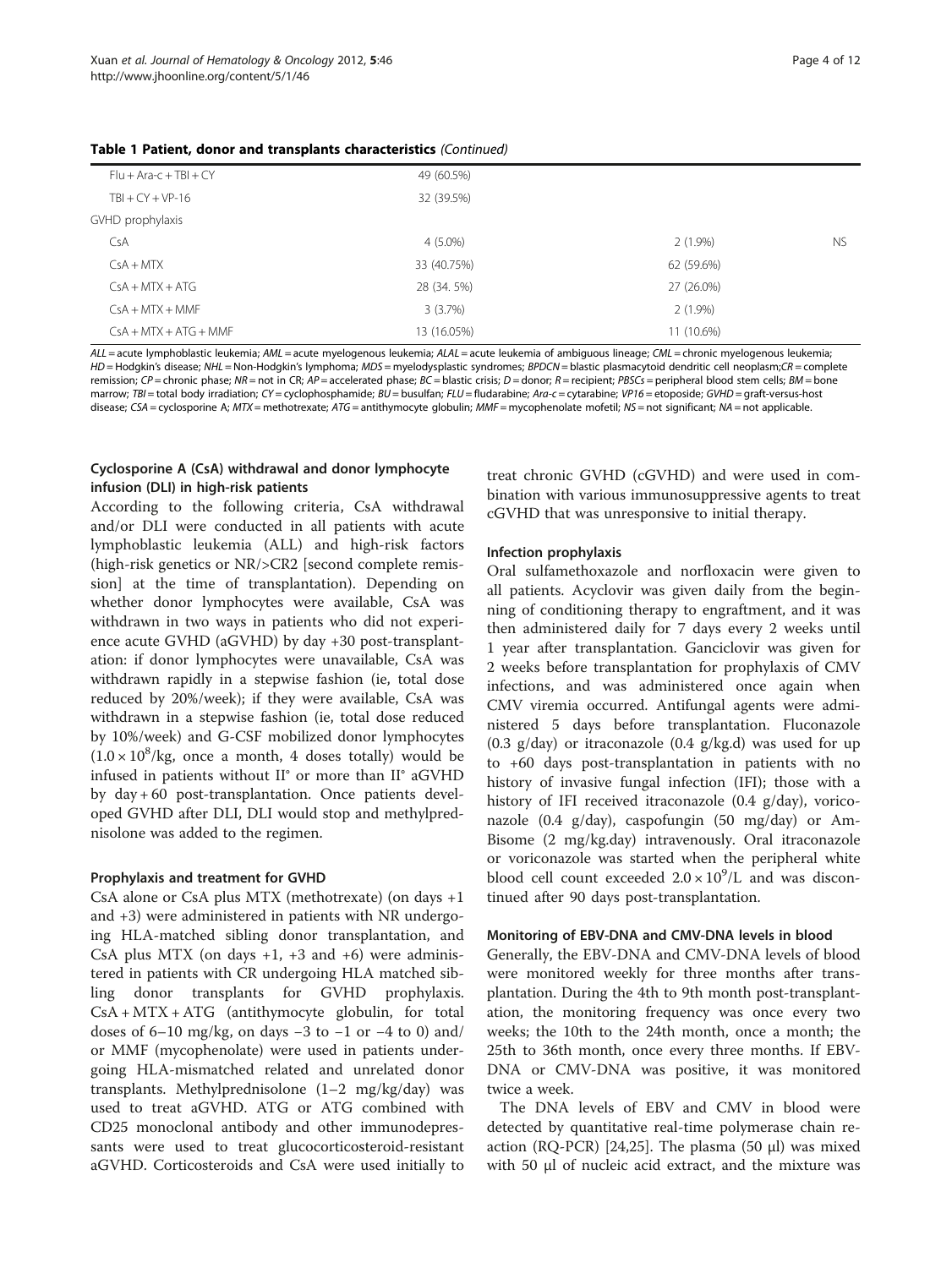heated at 99°C for 10 minutes and then centrifuged at 13000 rpm for 10 minutes. The supernatant was collected for the next step. The PCR conditions for EBV were as follows: 37°C for 2 mins and 94°C for 2 mins followed by 40 cycles at 93°C for 15 s and 60°C for 1 min. The sequences of the TaqMan probes and primers for EBV were as follows: EBV TaqMan probe.

(FAM)-TCTGCTGTTGTTTCTGTCTCACCTACCGG- (TAMRA); EBV forward primer, 5'-CCAGTGCTGT GATCGAGCATCT-3'; and EBV reverse primer, 5'-CTGCTGACAAACTGCTGCATTC-3'. For CMV, the PCR conditions were as follows: 1 cycle at 50°C for 2 mins, 95°C for 10 mins and 45 cycles at 95°C for 15 s and 60°C for 1 min. The forward primer was 5'-GAAGGTGCAGGTGCCCTG-3', the reverse primer 5'-GTGTCGACGAACGACGTACG-3' and the probe (FAM)- ACGGTGCTGTAGACCCGCATACAAA-(TAMRA). The normal threshold for EBV-DNA and CMV-DNA copies in plasma provided by the manufacturer (ZJ Bio-Tech Co.,Ltd., Shanghai, China) was less than 500 copies/ml. EBV-DNA or CMV-DNA was considered positive when the copies exceeded 500 copies/ml.

#### Intervention for EBV and CMV viremia

Once EBV-DNA or CMV-DNA in the blood was positive, the viral loads would be detected once again the next day. When EBV-DNA in the blood was positive twice consecutively, several measures of control were taken, including administration of antiviral agents (ganciclovir, acyclovir or foscarnet), immunoglobulin  $(0.4 \text{ g/kg/d} \times 3 \text{ d})$ and reduction of immunosuppression if the condition of the patient was acceptable. If EBV-DNA in the blood was continuously positive four times with a rising trend, anti-CD20 antibody (rituximab, 375 mg/m<sup>2</sup>) was administered weekly until EBV-DNA was negative or for a total of 4 weeks.

When CMV-DNA in the blood was positive twice consecutively, ganciclovir or foscarnet was administrated. If CMV-DNA in the blood was continuously positive four times with a rising trend, several measures of control were taken, including immunoglobulin  $(0.4 \text{ g/kg}/d \times 3d)$ , reduction of immunosuppression and the combination of antiviral agents (ganciclovir and foscarnet).

### Diagnosis of EBV-and CMV-associated diseases

EBV-associated diseases were classified into EBVassociated post-transplant lymphoproliferative diseases (PTLD) and EBV-associated other diseases. The diagnosis of EBV-associated PTLD was according to the criteria of World Health Organization (WHO) [\[26,27\]](#page-10-0). The diagnosis of EBV-associated other diseases was based on the criteria of the European Conference on Infections in Leukemia and literatures [\[17,28,29](#page-10-0)], which included EBV-associated fever without tissue involvement, EBV-

associated diseases with tissue other than lymphatic tissue involvement.

CMV-associated diseases were defined according to published recommendations [\[15](#page-10-0)]. Briefly, CMV-associated disease was defined by the presence of clinical symptoms or signs of end organ disease, combined with the evidence of CMV infection in a tissue biopsy specimen. CMV pneumonia was diagnosed on the basis of signs and symptoms compatible with a diagnosis of pneumonia (hypoxemia, x-ray) and a bronchoalveolar lavage (BAL) fluid or lung biopsy specimen positive for CMV by immunohistology. CMV gastrointestinal (GI) disease was diagnosed when GI signs or symptoms occurred, and evidence of CMV in the GI tract was diagnosed by immunohistochemistry or in situ hybridization from biopsy specimens. CMV encephalitis was defined by the identification of central nervous system symptoms together with the detection of CMV-DNA in cerebrospinal fluid samples.

Once EBV- or CMV-associated diseases were considered or diagnosed, other viruses DNA including herpes simplex virus (HSV) -types 1 and 2, adenovirus (ADV), varicella zoster virus (VZV), human herpesvirus 6–8 (HHV6-8), parvovirus B19 and BK virus (BKV) were detected in blood (VZV and parvovirus B19 were detected by kit provided by ZJ Bio-Tech Co.,Ltd., Shanghai. HSV, ADV, HHV6-8 and BKV were detected by kit provided by Huayin medical technology Co.,Ltd., Guangzhou.). BKV were measured using RQ-PCR (Eppendorf AG, Hamburg, Germany), and other viruses were measured using qualitative PCR.

#### Treatment of EBV- and CMV-associated diseases

Once EBV-associated diseases were diagnosed, several measures would be taken promptly, including antiviral agents, reduction of immunosuppression, rituximab, combination chemotherapy, DLI and EBV-specific cytotoxic lymphocyte (EBV-CTL) treatment.

Once CMV-associated diseases were diagnosed, several measures would also be taken promptly, including administration of ganciclovir and foscarnet, immunoglobulin  $(0.4 \text{ g/kg}/d \times 3d)$  and reduction of immunosuppression.

### Flow cytometry analysis

T lymphocyte subgroups (CD3+, CD3+CD4+, CD3+CD8+), B lymphocytes (CD19<sup>+</sup>) and NK cells (CD16<sup>+</sup> CD56<sup>+</sup>) in peripheral blood of recipients were analyzed by flow cytometry, respectively, at 1, 3 and 6 months after transplantation. FITC-conjugated mouse anti-human CD3 (HIT3a), APC-conjugated anti-human CD4 (RPA-T4), PE-conjugated anti-human CD8 (HIT8a), PerCP-Cy5.5 conjugated anti-human CD19 (HIB19), PE-conjugated anti-human CD16 (3 G8), PerCP-Cy5.5-conjugated anti-human CD56 (B159) were purchased from BD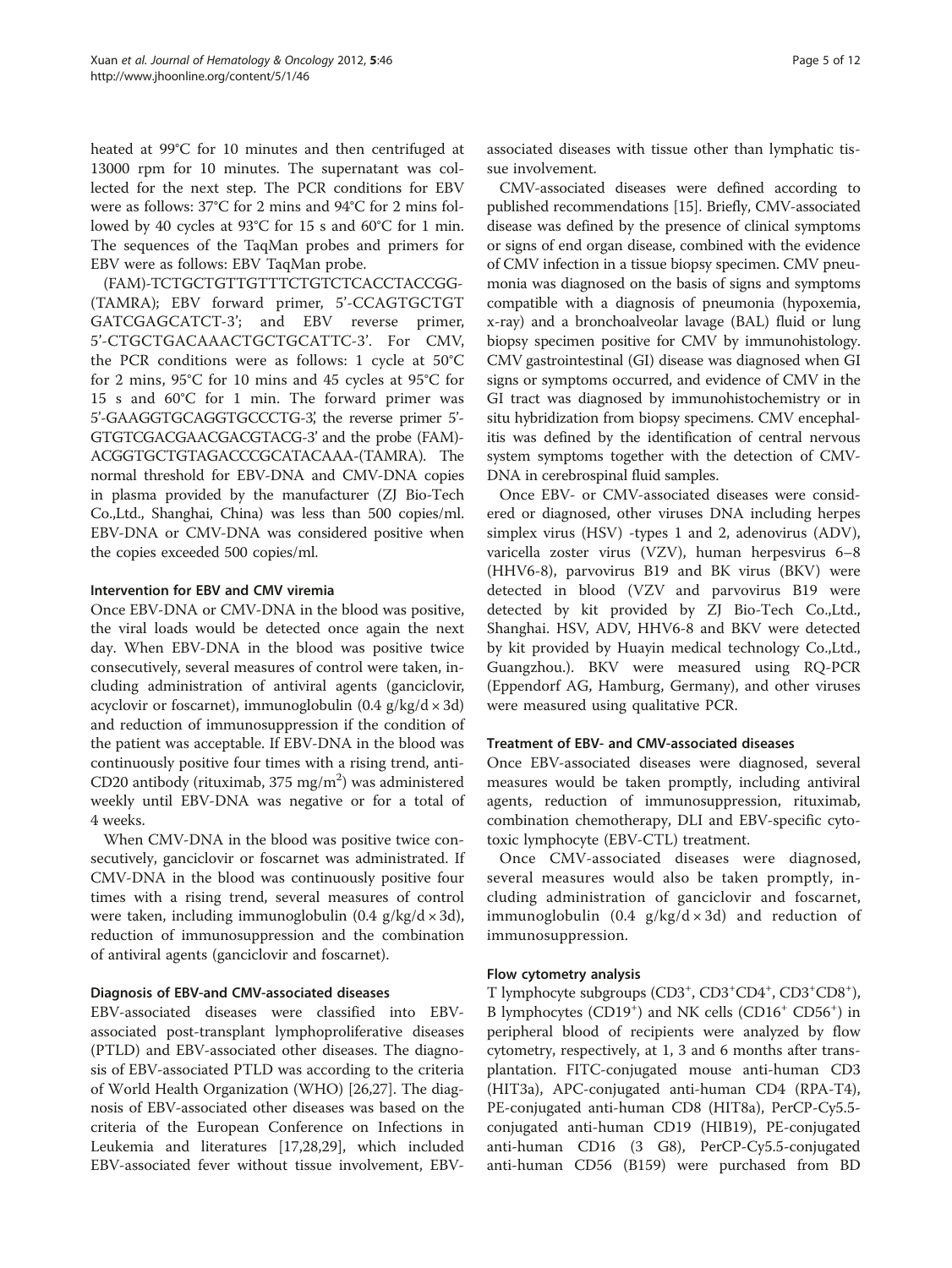Pharmingen. Freshly isolated peripheral blood were incubated with FITC-, PE-, APC- and PerCP-Cy5.5 conjugated mAbs or their isotype control Abs for 30 min at 4°C, followed by hemolysis liquid washing and phosphate-buffered saline solution washing. All samples were assayed by BD FACSCanto<sup>TM</sup> II (BD Biosciences) and the acquired data were further analyzed using BD-FACSDiva Software. Flow cytometric results were represented as percentage positive.

#### Evaluation points and statistics

Our data was analyzed on May 31, 2012. The main evaluation points included EBV and CMV infections within 3 years post-transplantation as well as bacterial and fungal infections within 100 days posttransplantation. The secondary evaluation points included hematopoietic engraftment, primary disease response, aGVHD, cGVHD, immune reconstitution, recurrence and survival. Comparisons of categorical variables were made by means of chi-squared and Fisher exact tests for small numbers. Differences between numerical variables were calculated by means of the Mann–Whitney U-test. Incidence of timedependent variables was estimated by the method of Kaplan-Meier. Intervals were measured from the day of transplantation until first diagnosis of EBV or CMV infections or until the last day of followup, transplant-related death or relapse. Univariate and multivariate Cox regression models were used to analyze risk factors for EBV and CMV infections after transplantation as well as OS and DFS (disease-free survival). EBV and CMV infections as well as OS and DFS were entered as time-dependent covariates. Variables for the multivariate models were selected with backward stepwise elimination with significance exceeding 0.05 as the criterion for removal from the models. A variable indicating whether patients were in the intensified or standard group was included in the models regardless of its significance.

### Results

## Patient, donor and transplants characteristics

The characteristics of patients, donors and transplants are summarized in Table [1](#page-2-0). There were significant differences between standard and intensified group in the category of diseases  $(P<0.001)$ , disease status at the time of transplantation  $(P<0.001)$  and donor type  $(P = 0.010)$ . As could be seen from the comparison, more patients in the intensified group were cases with ALL and/or in NR, receiving more family or unrelated donor transplants compared with standard group.

## Hematopoietic engraftment and primary disease response

Of the 189 consecutive patients undergoing transplantation, 4 cases (3 in the intensified group, 1 in the standard group) died from RRT or bacterial infection before hematopoietic reconstitution and were not included. Regeneration of neutrophil counts >  $0.5 \times 10^9$ /L took a median of 11 days (range 9–22 days) and 12 days (range 9–31 days) in the standard and intensified group  $(P = 0.486)$ , respectively. Platelet counts >  $20 \times 10^9$ /L were reached after a median of 12 days (range 9– 40 days) and 13 days (range 9–70 days) in the standard and intensified group  $(P = 0.029)$ , respectively. The sixty patients in NR at the time of transplantation, including 50 cases in the intensified group and 10 in the standard group, all achieved CR by day +30 post-transplantation.

### CsA withdrawal and DLI

CsA was withdrawn in 42 (40.4%) cases in the standard group and 50 (61.7%) in the intensified group according to the criteria aforementioned  $(P = 0.004)$ . 16.3% (17/ 104) and 45.7% (37/81) cases received DLI in the standard and intensified group, respectively  $(P<0.001)$ . Thirtyeight cases who met the criteria of DLI did not receive DLI because of the limitation of the donor lymphocytes source, including 25 cases in the standard group and 13 in the intensified group ( $P = 0.182$ ).

### **GVHD**

Ninety-six cases developed aGVHD including 13 after DLI; 80 of 164 cases surviving more than 100 days developed cGVHD, including 20 after DLI. Grade I-IV aGVHD occurred in 49 of 104 (47.1%) patients in the standard group (grade I,  $n = 13$ ; grade II,  $n = 29$ ; grade III,  $n = 5$ ; grade IV,  $n = 2$ ), compared with 47 of 81 (58.0%) cases in the intensified group (grade I,  $n = 8$ ; grade II,  $n = 28$ ; grade III,  $n = 7$ ; grade IV,  $n = 4$ )  $(P = 0.141)$ . cGVHD occurred in 43 of 94 (45.7%) patients in the standard group (limited,  $n = 25$ ; extensive,  $n = 18$ ), compared with 37 of 70 (52.9%) cases in the intensified group (limited,  $n = 27$ ; extensive,  $n = 10$ )  $(P = 0.367)$ . In order to rule out the effects of immunosuppressants withdrawal and DLI on GVHD, the incidence of aGVHD I-IV and II- IV by day +30 was compared in the two groups. Acute GVHD I-IV and II-IV occurred in 31.7% (33/104) and 4.81% (5/104) patients by day +30 post-transplantation in the standard group, compared with 43.2% (35/81) and 12.3% (10/81) cases in the intensified group  $(P = 0.108, P = 0.062,$ respectively).

### Infections within 100 days post-transplantation

Within the first 100 days post-transplantation, 101 cases developed 150 episodes of infections. Comparing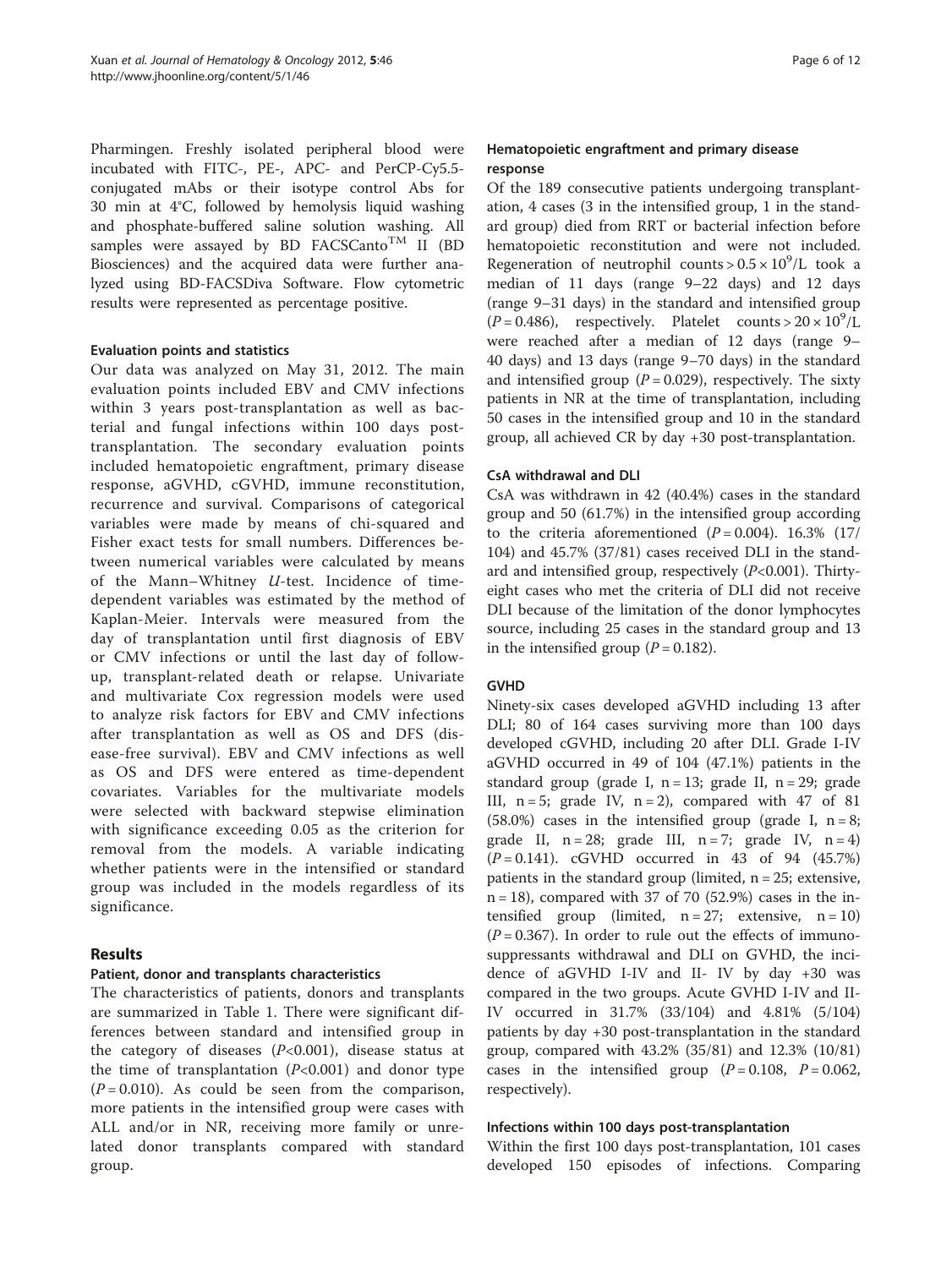<span id="page-6-0"></span>standard versus intensified conditioning, 20 vs 13 had bacterial infections, 2 vs 5 had IFI, 9 vs 7 had viral infections except CMV and EBV viremia, 15 vs 22 had mixed infections and 5 vs 3 had infections of unknown etiology. The infection rates and the incidence of bacterial and fungal infections within 100 days post-transplantation were 49.0%, 32.7% and 11.5% in the standard group, compared with 61.7%, 43.2% and 18.5% in the intensified group  $(P = 0.085, P = 0.142, P = 0.182, respectively).$  Eight cases died of infections within 100 days post-transplantation, including three who died of CMV-associated diseases and two who died of EBV-associated diseases.

#### EBV viremia and EBV-associated diseases

With a median follow-up of 319 days post-transplantation (range, 27 to 1194 days), 57 cases (30.4%) developed EBV viremia and 28 (15.1%) developed EBV-associated diseases including 16 EBV- PTLD and 12 EBV-associated other diseases (7 EBV-associated fever, 1 encephalitis, 1 myelitis, 1 encephalitis with lung involvement, 1 encephalitis with lung and liver involvement and 1 pneumonia). EBV-associated diseases occurred in 2 (2%), 1 (50%) and 9 (34.6%) cases receiving transplants from matched sibling

donor, matched family donor and matched unrelated donor; they occurred in 4 (23.5%), 4 (33.3%) and 8 (28.6%) cases from mismatched sibling donor, mismatched family donor and mismatched unrelated donor. The median time to onset of EBV viremia and EBVassociated diseases was 51 days (range, 22–368 days) and 63 days (range, 22–289 days) post-transplantation, respectively.

EBV viremia occurred in 24 (23.1%) cases in the standard group and 33 (40.7%) cases in the intensified group  $(P = 0.010)$ . EBV-associated diseases occurred in 9 (8.7%) cases in the standard group, including 4 EBV-associated fever, 4 PTLD and 1 encephalitis with lung and liver involvement; they occurred in 19 (23.5%) cases in the intensified group, including 3 EBV- associated fever, 12 PTLD, 1 encephalitis, 1 myelitis, 1 encephalitis with lung involvement and 1 pneumonia  $(P = 0.005)$ . The 3-year cumulative incidence of EBV viremia and EBVassociated diseases were 25.3% ±4.6% and 10.5% ±3.4% in the standard group, compared with  $45.6\% \pm 6.5\%$  and 26.0%  $\pm$ 5.3% in the intensified group ( $P = 0.002$ ,  $P = 0.002$ , respectively, log-rank test, Figure 1A and 1B). No case in the standard group and five cases in the

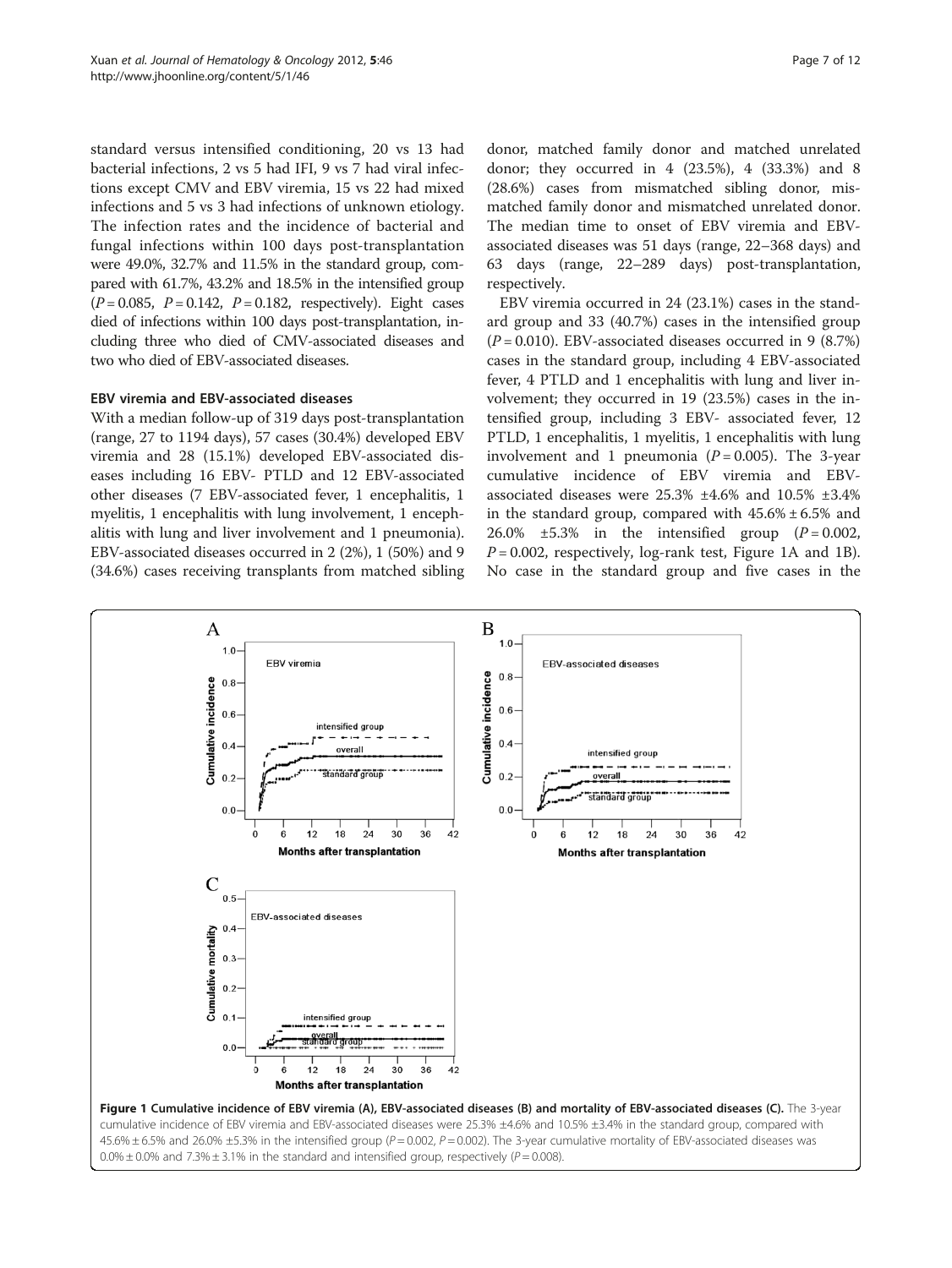

intensified group died of EBV-associated diseases. The 3-year cumulative mortality of EBV-associated diseases was  $0.0\% \pm 0.0\%$  and  $7.3\% \pm 3.1\%$  in the standard and intensified group, respectively  $(P = 0.008)$  (Figure [1C\)](#page-6-0).

#### CMV viremia and CMV-associated diseases

Seventy-seven cases (41.6%) developed CMV viremia and 10 (4.9%) developed CMV-associated diseases including 4 CMV pneumonia, 1 CMV encephalitis, 3 CMV enteritis, 1 CMV encephalitis together with enteritis as well as 1 CMV pneumonia together with encephalitis. The median time to onset of CMV viremia and CMV-associated diseases was 41 days (range, 11– 410 days) and 106 days (range, 45–198 days) post-transplantation, respectively.

CMV viremia occurred in 43 (41.3%) cases in the standard group and 34 (42.0%) cases in the intensified group ( $P = 0.931$ ). CMV-associated diseases occurred in 5 (4.8%) cases in the standard group and 5 (6.2%) cases in the intensified group ( $P = 0.684$ ). The 3-year cumulative incidence of CMV viremia and CMV-associated diseases were  $43.3\% \pm 4.9\%$  and  $5.4\% \pm 2.4\%$  in the standard group, compared with  $48.1\% \pm 7.1\%$  and  $6.9\% \pm 3.0\%$  in

the intensified group ( $P = 0.855$ ,  $P = 0.581$ , respectively, log-rank test, Figure 2A and 2B). Three cases in the standard group and two cases in the intensified group died of CMV-associated diseases. The 3-year cumulative mortality of CMV-associated diseases was  $3.2\% \pm 1.8\%$ and  $2.9\% \pm 2.0\%$  in the standard and intensified group, respectively  $(P = 0.933)$  (Figure 2C).

#### Risk factors for EBV and CMV infections

Univariate and multivariate analysis about the risk factors for EBV and CMV infections are showed in Table [2](#page-8-0). On multivariate analysis, only use of ATG (relative risk  $[RR] =15.554, 95\%$  confidence interval  $[CI]: 6.598-$ 36.664, P<0.001; RR =19.216, 95% CI: 4.525-81.598, P<0.001, respectively) and intensified conditioning regimens (RR =1.759, 95% CI: 1.034-2.991, P = 0.037; RR  $=$  2.290, 95% *CI*: 1.051-4.994, *P* = 0.037, respectively) were the risk factors for EBV viremia and EBV-associated diseases; HLA mismatch (RR =2.441, 95% CI: 1.551-3.840,  $P<0.001$ ) and early CsA withdrawal ( $RR = 2.112$ , 95% CI: 1.307-3.412,  $P = 0.002$ ) were the risk factors for CMV viremia; aGVHDII-IV(RR =12.554, 95% CI: 1.570- 100.401,  $P = 0.017$ ) was the only risk factor for CMV-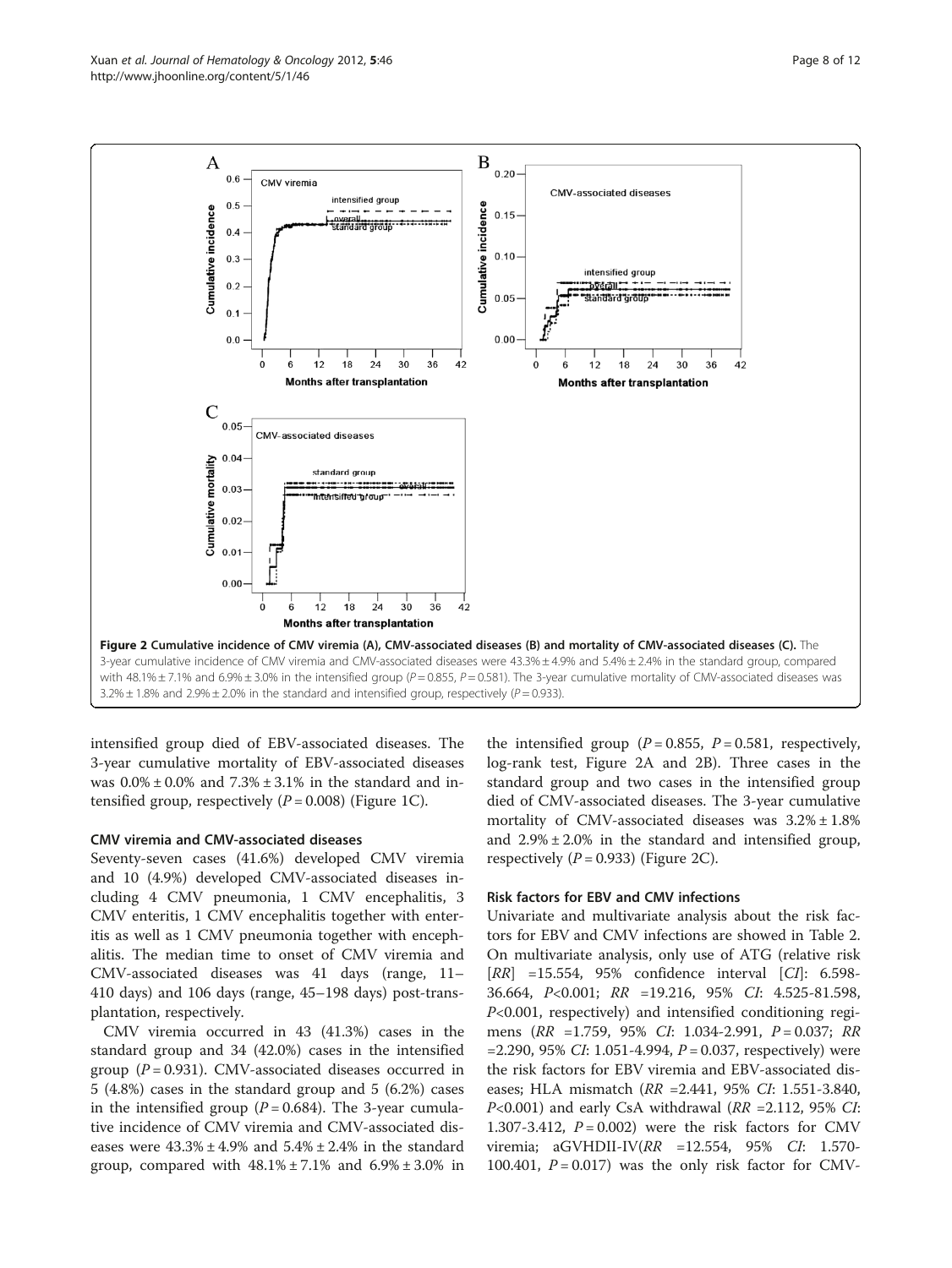| <b>Risk factors</b>                                               | <b>EBV</b> viremia |                        | <b>EBV-associated diseases</b> |                        | CMV viremia |                                                                                                         | <b>CMV-associated diseases</b> |                         |
|-------------------------------------------------------------------|--------------------|------------------------|--------------------------------|------------------------|-------------|---------------------------------------------------------------------------------------------------------|--------------------------------|-------------------------|
|                                                                   |                    | (RR)                   |                                | (RR)                   |             | Univariate Multivariate Univariate Multivariate Univariate Multivariate Univariate Multivariate<br>(RR) |                                | (RR)                    |
| male vs female                                                    | <b>NS</b>          | <b>NS</b>              | <b>NS</b>                      | <b>NS</b>              | <b>NS</b>   | <b>NS</b>                                                                                               | <b>NS</b>                      | <b>NS</b>               |
| Age, <20 years vs $\geq$ 20 to $\leq$ 40 years<br>$vs > 40$ years | <b>NS</b>          | <b>NS</b>              | <b>NS</b>                      | <b>NS</b>              | <b>NS</b>   | <b>NS</b>                                                                                               | <b>NS</b>                      | <b>NS</b>               |
| Disease status, CR vs NR                                          | $P = 0.029$        | <b>NS</b>              | <b>NS</b>                      | <b>NS</b>              | <b>NS</b>   | <b>NS</b>                                                                                               | <b>NS</b>                      | <b>NS</b>               |
| Related vs unrelated donor                                        | P < 0.001          | <b>NS</b>              | P < 0.001                      | <b>NS</b>              | <b>NS</b>   | <b>NS</b>                                                                                               | <b>NS</b>                      | <b>NS</b>               |
| HLA typing, matched vs mismatched                                 | P < 0.001          | <b>NS</b>              | P < 0.001                      | <b>NS</b>              | P < 0.001   | P<0.001 (2.441)                                                                                         | <b>NS</b>                      | <b>NS</b>               |
| Standard vs intensified conditioning                              | $P = 0.002$        | $P = 0.037$<br>(1.759) | $P = 0.006$                    | $P = 0.037$<br>(2.290) | <b>NS</b>   | <b>NS</b>                                                                                               | <b>NS</b>                      | <b>NS</b>               |
| EBV serological matches vs mismatches                             | <b>NS</b>          | <b>NS</b>              | <b>NS</b>                      | <b>NS</b>              | <b>NS</b>   | <b>NS</b>                                                                                               | <b>NS</b>                      | <b>NS</b>               |
| CMV serological matches vs mismatches                             | <b>NS</b>          | <b>NS</b>              | <b>NS</b>                      | <b>NS</b>              | <b>NS</b>   | <b>NS</b>                                                                                               | <b>NS</b>                      | <b>NS</b>               |
| ATG vs no ATG                                                     | P < 0.001          | P < 0.001<br>(15.554)  | P < 0.001                      | P < 0.001<br>(19.216)  | P < 0.001   | <b>NS</b>                                                                                               | $P = 0.006$                    | <b>NS</b>               |
| Flu vs no Flu                                                     | <b>NS</b>          | <b>NS</b>              | <b>NS</b>                      | <b>NS</b>              | <b>NS</b>   | <b>NS</b>                                                                                               | <b>NS</b>                      | <b>NS</b>               |
| Acute GVHD II-IV vs 0-I                                           | <b>NS</b>          | <b>NS</b>              | $P = 0.032$                    | <b>NS</b>              | P < 0.001   | <b>NS</b>                                                                                               | $P = 0.002$                    | $P = 0.017$<br>(12.554) |
| Chronic GVHD vs no cGVHD                                          | <b>NS</b>          | <b>NS</b>              | <b>NS</b>                      | <b>NS</b>              | <b>NS</b>   | <b>NS</b>                                                                                               | <b>NS</b>                      | <b>NS</b>               |
| withdrawal vs<br>Early CsA<br>no<br>early<br>withdrawal           | <b>NS</b>          | <b>NS</b>              | <b>NS</b>                      | <b>NS</b>              | P < 0.001   | $P = 0.002$<br>(2.112)                                                                                  | <b>NS</b>                      | <b>NS</b>               |
| DLI vs no DLI                                                     | <b>NS</b>          | <b>NS</b>              | <b>NS</b>                      | <b>NS</b>              | $P = 0.010$ | <b>NS</b>                                                                                               | <b>NS</b>                      | <b>NS</b>               |

<span id="page-8-0"></span>Table 2 Univariate and multivariate analyses of risk factors for EBV and CMV infections after allo-HSCT

RR = relative risk; vs = versus; CR = complete remission; NR = not in CR; HLA = human leukocyte antigen; EBV = Epstein-Barr virus; CMV = Cytomegalovirus; ATG = antithymocyte globulin; FLU = fludarabine; GVHD = graft-versus-host disease; CSA = cyclosporine A; DLI = donor lymphocyte infusion; NS = not significant.

associated diseases. In contrast, age, sex, EBV and CMV serological status, use of Flu and the occurrence of cGVHD did not show any significant influence on the risk of EBV and CMV infections.

#### Immune reconstitution

The total lymphocyte counts at 1, 3 and 6 months after transplantation were  $(0.686 \pm 0.453) \times 10^9$ /L,  $(1.463 \pm 0.878) \times 10^9$ /L and  $(1.512 \pm 0.916) \times 10^9$ /L in the standard group, compared with  $(0.709 \pm 0.390) \times 10^9$ /L,  $(1.237 \pm 0.682) \times 10^9$ /L and  $(1.566 \pm 0.763) \times 10^9$ /L in the intensified group  $(P = 0.510, P = 0.082, P = 0.354, re$ spectively). The percentage of CD4<sup>+</sup> T cells and ratio of CD4<sup>+</sup> /CD8<sup>+</sup> T cells in the standard group at 3 months post-transplantation were significantly higher than that in the intensified group ( $P = 0.032$ ,  $P = 0.022$ ). The percentages of CD3<sup>+</sup> T cells, CD8<sup>+</sup> T cells, CD19<sup>+</sup> B cells and CD16<sup>+</sup> CD56<sup>+</sup> NK cells at 3 months post-transplantation were similar between standard and intensified group (all  $P > 0.05$ ). The percentages of all cell subsets at 1 and 6 months posttransplantation did not differ significantly between standard and intensified group (all  $P > 0.05$ ).

#### OS and DFS

With a median follow up of 10.6 months (range, 0.9 to 39.8 months), 117 cases were alive. Thirty-three cases in

the standard group and 35 in the intensified group died. Comparing standard versus intensified regimens, the causes of death included leukemia relapse  $(n = 18 \text{ vs } 14)$ , GVHD ( $n = 7$  vs 8), infections ( $n = 5$  vs 7), RRT ( $n = 2$  vs 0), EBV-associated diseases  $(n = 0 \text{ vs } 5)$  and pulmonary haemorrhage  $(n = 1 \text{ vs } 1)$ . The 3-year OS and DFS in the standard group were  $62.2\% \pm 5.8\%$  and  $60.6\% \pm 5.6\%$ , compared with  $51.6\% \pm 6.2\%$  and  $51.1\% \pm 5.9\%$  in the intensified group, respectively  $(P = 0.029, P = 0.063, \log a)$ rank test). The 3-year cumulative incidence of relapse and nonrelapse TRM were 28.1% ± 5.7% and  $18.1\% \pm 4.8\%$  in the standard group, compared with  $38.2\% \pm 8.9\%$  and  $27.8\% \pm 5.2\%$  in the intensified group, respectively ( $P = 0.209$ ,  $P = 0.030$ , log-rank test).

### **Discussion**

In allo-HSCT, the relapse of the underlying disease is the main factor that affects survival. The intensity of conditioning regimen has been shown to directly affect the relapse and survival [\[30,31](#page-10-0)]. Some studies suggested that intensified conditioning could reduce tumor relapse, but it might simutaneously increase TRM including infection-related mortality [[10-12](#page-10-0)]. In addition to the anti-tumor effect of conditioning regimens, the therapeutic efficacy of allo-HSCT also relies on the graftversus-tumor (GVT) effect [[1](#page-9-0),[32](#page-10-0)]. In this study, based on the results of our previous studies [[13](#page-10-0)], we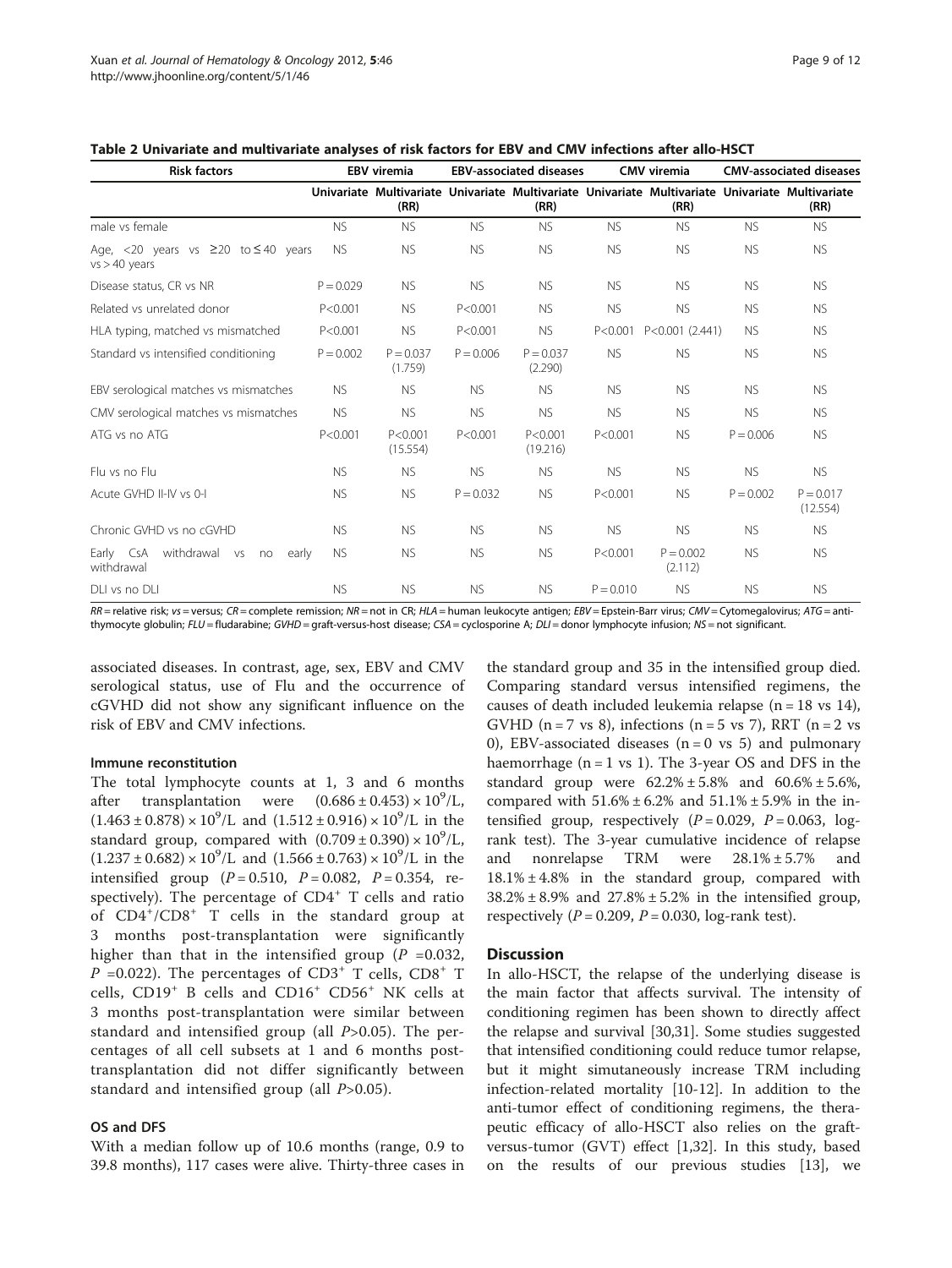<span id="page-9-0"></span>introduced the regimen of intensified conditioning, early tapering of prophylactic immunosuppressants followed by DLI for inducing GVT effect for patients with highrisk and refractory hematological malignancies, with 3 year OS and DFS of 51.6% ±6.2% and 51.1% ± 5.9%. The results once again proven that intensified conditioning followed by inducing GVT effect was effective for patients with high-risk and refractory hematological malignancies.

Infections are another leading cause of death after allo-HSCT. Some studies reported that the incidence of infections and the infection-related mortality might reach up to 77% and 20% after allo-HSCT, respectively [[3,33,](#page-10-0)[34\]](#page-11-0). Recently, with wide applications of antibacterial and antifungal drugs in the prophylaxis and therapy of infections, the incidence and mortality of bacterial and fungal infections post-transplantation decrease markedly. However, due to the absence of effective preventive and therapeutic drugs for most viruses, the incidence and mortality of viral infections increase relatively, especially in the early period after transplantation. Some studies suggested that intensified conditioning was accompanied by an increasing incidence and mortality of early-stage infections, due to aggravated tissue and organ damage as well as the delay of immune reconstitution after HSCT [[10-12\]](#page-10-0). In this study, we prospectively compared the effects of standard and intensified conditioning on infections, especially EBV and CMV infections. Our data further confirmed our previous results that intensified conditioning did not increase the incidence and mortality of bacterial and fungal infections early post-transplantation [\[13](#page-10-0)]. Meanwhile, our data showed that intensified conditioning might increase the incidence of EBV viremia and EBV-associated diseases as well as the mortality of EBV-associated diseases, but it did not affect the incidence of CMV viremia and CMV-associated diseases as well as the mortality of CMV-associated diseases. The differences might be associated with the fact that there was optimal strategy for prevention and treatment of CMV infections, but lack of effective methods to prevent and treat EBV infections.

Although EBV and CMV infections are the most common opportunistic viral infections and closely related to the immune function, the risk factors for both infections are different in recipients of allo-HSCT. Recognized main risk factors for EBV infections include T-cell depletion, use of ATG or anti-CD3 monoclonal antibody, HLA mismatch, unrelated donor and so on [[35](#page-11-0)-[38\]](#page-11-0). Important risk factors for CMV infections are associated with the serological status of donor and recipient, aGVHD, T-cell depletion and use of ATG [[18,23\]](#page-10-0). In this study, we analyzed the risk factors for EBV and CMV infections. Univariate analysis revealed that HLA mismatch, unrelated donor, use of ATG, advanced disease status and aGVHDII-IV were associated with EBV infections; use of ATG, aGVHDII-IV, HLA mismatch, early CsA withdrawal and DLI were associated with CMV infections. Upon multivariate analysis, use of ATG was found to be the risk factor for EBV viremia and EBVassociated diseases; HLA mismatch and early CsA withdrawal were the risk factors for CMV viremia; aGVHDII-IV was the only risk factor for CMVassociated diseases. These results were consistent with current studies [[18,23](#page-10-0),[36](#page-11-0),[38](#page-11-0)], except the finding that CMV infections was associated with early CsA withdrawal and DLI. The reasonable explanation for this finding was that early CsA withdrawal or DLI could increase the incidence of GVHD, and GVHD was the risk factor for CMV infections. Interestingly, univariate and multivariate analysis both revealed that intensified conditioning was the risk factor for EBV viremia and EBVassociated diseases. The mechanisms that intensified conditioning increased EBV infections might be associated with the effects of intensified conditioning on early immune reconstitution. Therefore, we analyzed the immune reconstitution of recipients early posttransplantation and found that the percentage of CD4<sup>+</sup> T cells and ratio of CD4+/CD8+ T cells at 3 months post-transplantation were significantly lower in the intensified group.

#### Conclusions

Intensified conditioning represents a promising approach for high-risk hematological malignancies, although it affects early immune reconstitution of recipients and increases the incidence and mortality of EBV infections.

#### Competing interests

The authors declare that they have no competing interests.

#### Authors' contributions

LX performed investigations, analyzed data and wrote the paper; FH, ZPF, HSZ and XZ analyzed data; GPY, YZ, CL and JS performed investigations; QFL designed the study and wrote the paper. All authors read and approved the final manuscript.

#### Acknowledgements

This work was supported by the National Natural Science Foundation of China (Grant No.81000231, No.30971300), the Research Fund for the Doctoral Program of Higher Education of China (Grant No. 20104433110003), the Science and Technology Project of Guangdong Province of China (Grant No.2009A030200007) and National Public Health Grand Research Foundation (Grant No. 201202017).

#### Received: 26 June 2012 Accepted: 25 July 2012 Published: 2 August 2012

#### References

1. Schmid C, Schleuning M, Schwerdtfeger R, Hertenstein B, Mischak-Weissinger E, Bunjes D, Harsdorf SV, Scheid C, Holtick U, Greinix H, Keil F, Schneider B, Sandherr M, Bug G, Tischer J, Ledderose G, Hallek M, Hiddemann W, Kolb HJ: Long-term survival in refractory acute myeloid leukemia after sequential treatment with chemotherapy and reduced-intensity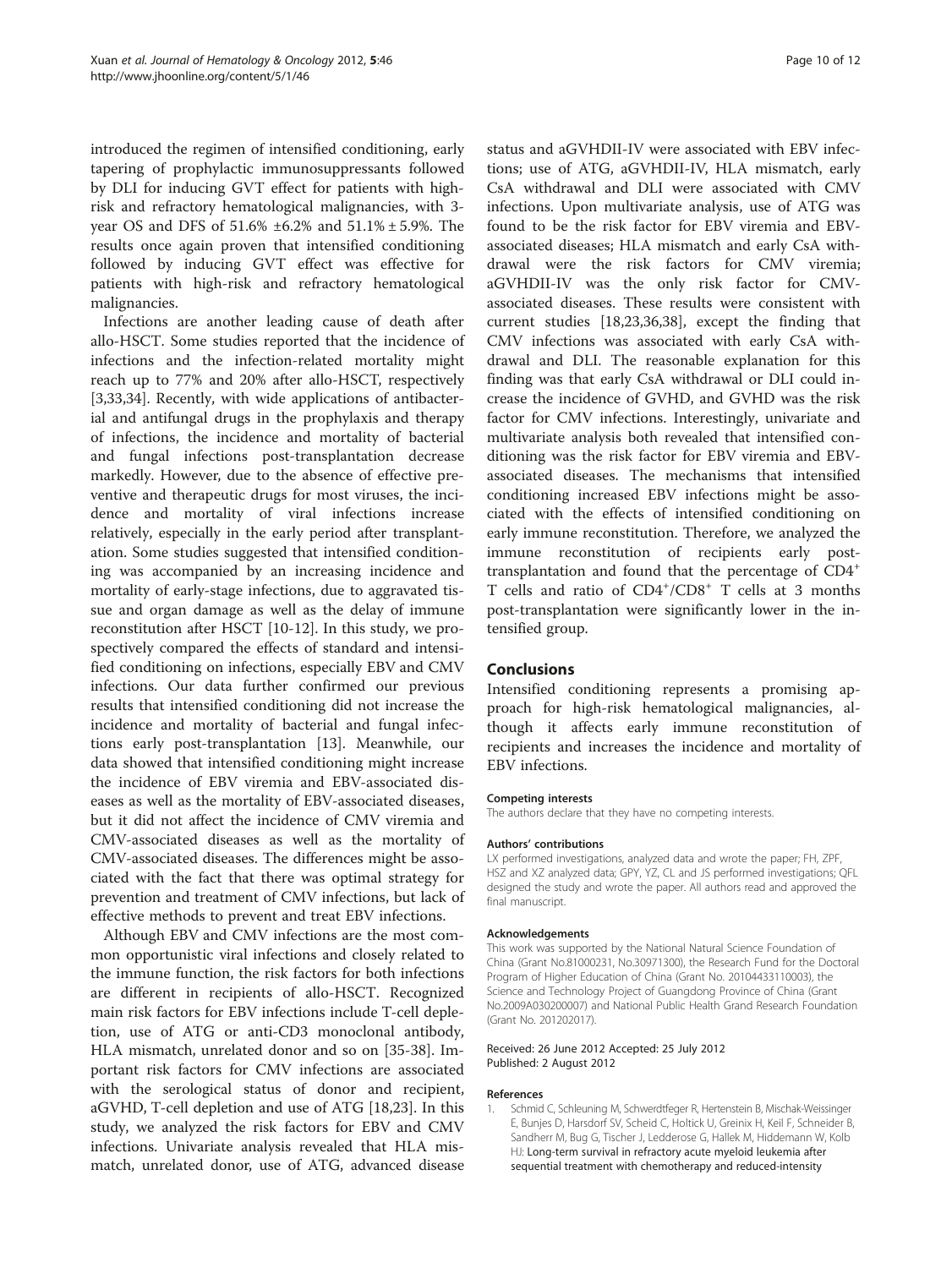<span id="page-10-0"></span>conditioning for allogeneic stem cell transplantation. Blood 2006, 108:1092–1099.

- 2. Lv M, Huang X: Allogeneic hematopoietic stem cell transplantation in China: where we are and where to go. J Hematol Oncol 2012, 5:10.
- 3. Martin-Pena A, Aguilar-Guisado M, Espigado I, Parody R, Miguel Cisneros J: Prospective study of infectious complications in allogeneic hematopoietic stem cell transplant recipients. Clin Transplant 2011, 25:468–474.
- 4. Mato AR, Morgans A, Luger SM: Novel strategies for relapsed and refractory acute myeloid leukemia. Curr Opin Hematol 2008, 15:108–114.
- 5. Ringden O, Labopin M, Tura S, Arcese W, Iriondo A, Zittoun R, Sierra J, Gorin NC: A comparison of busulphan versus total body irradiation combined with cyclophosphamide as conditioning for autograft or allograft bone marrow transplantation in patients with acute leukaemia. Acute Leukaemia Working Party of the European Group for Blood and Marrow Transplantation (EBMT). Br J Haematol 1996, 93:637–645.
- Giralt S, Thall PF, Khouri I, Wang X, Braunschweig I, Ippolitti C, Claxton D, Donato M, Bruton J, Cohen A, Davis M, Andersson BS, Anderlini P, Gajewski J, Kornblau S, Andreeff M, Przepiorka D, Ueno NT, Molldrem J, Champlin R: Melphalan and purine analog-containing preparative regimens: reducedintensity conditioning for patients with hematologic malignancies undergoing allogeneic progenitor cell transplantation. Blood 2001, 97:631–637.
- 7. McSweeney PA, Niederwieser D, Shizuru JA, Sandmaier BM, Molina AJ, Maloney DG, Chauncey TR, Gooley TA, Hegenbart U, Nash RA, Radich J, Wagner JL, Minor S, Appelbaum FR, Bensinger WI, Bryant E, Flowers ME, Georges GE, Grumet FC, Kiem HP, Torok-Storb B, Yu C, Blume KG, Storb RF: Hematopoietic cell transplantation in older patients with hematologic malignancies: replacing high-dose cytotoxic therapy with graft-versustumor effects. Blood 2001, 97:3390–3400.
- 8. Gurman G, Arat M, Ilhan O, Konuk N, Beksac M, Celebi H, Ozcan M, Arslan O, Ustun C, Akan H, Uysal A, Koc H: Allogeneic hematopoietic cell transplantation without myeloablative conditioning for patients with advanced hematologic malignancies. Cytotherapy 2001, 3:253–260.
- 9. Gutierrez-Aguirre CH, Cantu-Rodriguez OG, Gonzalez-Llano O, Salazar-Riojas R, Martinez-Gonzalez O, Jaime-Perez JC, Morales-Toquero A, Tarin-Arzaga LC, Ruiz-Arguelles GJ, Gomez-Almaguer D: Non-myeloablative hematopoietic stem cell transplantation is of limited value in advanced or refractory acute myeloblastic leukemia. The Mexican experience. Hematology 2007, 12:193–197.
- 10. Aschan J: Risk assessment in haematopoietic stem cell transplantation: conditioning. Best Pract Res Clin Haematol 2007, 20:295–310.
- 11. Engelhard D, Elishoov H, Or R, Naparstek E, Nagler A, Strauss N, Cividalli G, Aker M, Ramu N, Simhon A, et al: Cytosine arabinoside as a major risk factor for Streptococcus viridans septicemia following bone marrow transplantation: a 5-year prospective study. Bone Marrow Transplant 1995, 16:565–570.
- 12. Mengarelli A, Iori A, Guglielmi C, Romano A, Cerretti R, Torromeo C, Micozzi A, Fenu S, Laurenti L, Donato V, De Felice L, Arcese W: Standard versus alternative myeloablative conditioning regimens in allogeneic hematopoietic stem cell transplantation for high-risk acute leukemia. Haematologica 2002, 87:52–58.
- 13. Liu QF, Fan ZP, Zhang Y, Jiang ZJ, Wang CY, Xu D, Sun J, Xiao Y, Tan H: Sequential intensified conditioning and tapering of prophylactic immunosuppressants for graft-versus-host disease in allogeneic hematopoietic stem cell transplantation for refractory leukemia. Biol Blood Marrow Transplant 2009, 15:1376–1385.
- 14. Liu YC, Lu PL, Hsiao HH, Chang CS, Liu TC, Yang WC, Lin SF: Cytomegalovirus infection and disease after allogeneic hematopoietic stem cell transplantation: experience in a center with a high seroprevalence of both CMV and hepatitis B virus. Ann Hematol 2012, 91:587–595.
- 15. Ljungman P, Griffiths P, Paya C: Definitions of cytomegalovirus infection and disease in transplant recipients. Clin Infect Dis 2002, 34:1094–1097.
- 16. Meijer E, Cornelissen JJ: Epstein-Barr virus-associated lymphoproliferative disease after allogeneic haematopoietic stem cell transplantation: molecular monitoring and early treatment of high-risk patients. Curr Opin Hematol 2008, 15:576–585.
- 17. Liu QF, Fan ZP, Luo XD, Sun J, Zhang Y, Ding YQ: Epstein-Barr virusassociated pneumonia in patients with post-transplant
- 18. Jaskula E, Dlubek D, Sedzimirska M, Duda D, Tarnowska A, Lange A: Reactivations of cytomegalovirus, human herpes virus 6, and Epstein-Barr virus differ with respect to risk factors and clinical outcome after hematopoietic stem cell transplantation. Transplant Proc 2010, 42:3273–3276.
- 19. Olkinuora H, von Willebrand E, Kantele JM, Vainio O, Talvensaari K, Saarinen-Pihkala U, Siitonen S, Vettenranta K: The impact of early viral infections and graft-versus-host disease on immune reconstitution following paediatric stem cell transplantation. Scand J Immunol 2011, 73:586-593.
- 20. Kim SY, Lee DG, Kim MS, Kim HJ, Lee S, Min CK: The influence of infection early after allogeneic stem cell transplantation on the risk of leukemic relapse and graft-versus-host disease. Am J Hematol 2008, 83:784–788.
- Reddy N, Rezvani K, Barrett AJ, Savani BN: Strategies to prevent EBV reactivation and posttransplant lymphoproliferative disorders (PTLD) after allogeneic stem cell transplantation in high-risk patients. Biol Blood Marrow Transplant 2011, 17:591–597.
- 22. Jimenez M, Ercilla G, Martinez C: Immune reconstitution after allogeneic stem cell transplantation with reduced-intensity conditioning regimens. Leukemia 2007, 21:1628–1637.
- 23. Junghanss C, Boeckh M, Carter RA, Sandmaier BM, Maris MB, Maloney DG, Chauncey T, McSweeney PA, Little MT, Corey L, Storb R: Incidence and outcome of cytomegalovirus infections following nonmyeloablative compared with myeloablative allogeneic stem cell transplantation, a matched control study. Blood 2002, 99:1978–1985.
- 24. Suminoe A, Matsuzaki A, Koga Y, Kusuhara K, Hara T: Human herpesvirus 6 (HHV-6)-associated pleurisy after unrelated cord blood transplantation in children with chemotherapy-resistant malignant Lymphoma. J Pediatr Hematol Oncol 2007, 29:709–712.
- 25. Peres RM, Costa CR, Andrade PD, Bonon SH, Albuquerque DM, de Oliveira C, Vigorito AC, Aranha FJ, de Souza CA, Costa SC: Surveillance of active human cytomegalovirus infection in hematopoietic stem cell transplantation (HLA sibling identical donor): search for optimal cutoff value by real-time PCR. BMC Infect Dis 2010, 10:147.
- 26. Swerdlow SH, Webber SA, Chadburn A, Ferry JA: Post-transplant lymphoproliferative disorders. World Health Organization Classification of Tumours of Haematopoietic and Lymphoid Tissues. Lyon: IARC Press; 2008:343–349.
- 27. Wagner HJ, Rooney CM, Heslop HE: Diagnosis and treatment of posttransplantation lymphoproliferative disease after hematopoietic stem cell transplantation. Biol Blood Marrow Transplant 2002, 8:1–8.
- Styczynski J, Reusser P, Einsele H, de la Camara R, Cordonnier C, Ward KN, Ljungman P, Engelhard D: Management of HSV, VZV and EBV infections in patients with hematological malignancies and after SCT: guidelines from the Second European Conference on Infections in Leukemia. Bone Marrow Transplant 2009, 43:757–770.
- 29. Kinch A, Oberg G, Arvidson J, Falk KI, Linde A, Pauksens K: Post-transplant lymphoproliferative disease and other Epstein-Barr virus diseases in allogeneic haematopoietic stem cell transplantation after introduction of monitoring of viral load by polymerase chain reaction. Scand J Infect Dis 2007, 39:235–244.
- 30. Mineishi S, Longo WL, Atkinson ME, Smith EP, Hamielec M, Wiersma SR, Kinsella TJ, Schuening FG: Addition of high-dose Ara-C to the BMT conditioning regimen reduces leukemia relapse without an increase in toxicity. Bone Marrow Transplant 1999, 23:1217–1222.
- 31. de Lima M, Anagnostopoulos A, Munsell M, Shahjahan M, Ueno N, Ippoliti C, Andersson BS, Gajewski J, Couriel D, Cortes J, Donato M, Neumann J, Champlin R, Giralt S: Nonablative versus reduced-intensity conditioning regimens in the treatment of acute myeloid leukemia and high-risk myelodysplastic syndrome: dose is relevant for long-term disease control after allogeneic hematopoietic stem cell transplantation. Blood 2004, 104:865–872.
- 32. Peggs KS, Thomson K, Hart DP, Geary J, Morris EC, Yong K, Goldstone AH, Linch DC, Mackinnon S: Dose-escalated donor lymphocyte infusions following reduced intensity transplantation: toxicity, chimerism, and disease responses. Blood 2004, 103:1548–1556.
- 33. Frere P, Baron F, Bonnet C, Hafraoui K, Pereira M, Willems E, Fillet G, Beguin Y: Infections after allogeneic hematopoietic stem cell transplantation with a nonmyeloablative conditioning regimen. Bone Marrow Transplant 2006, 37:411–418.